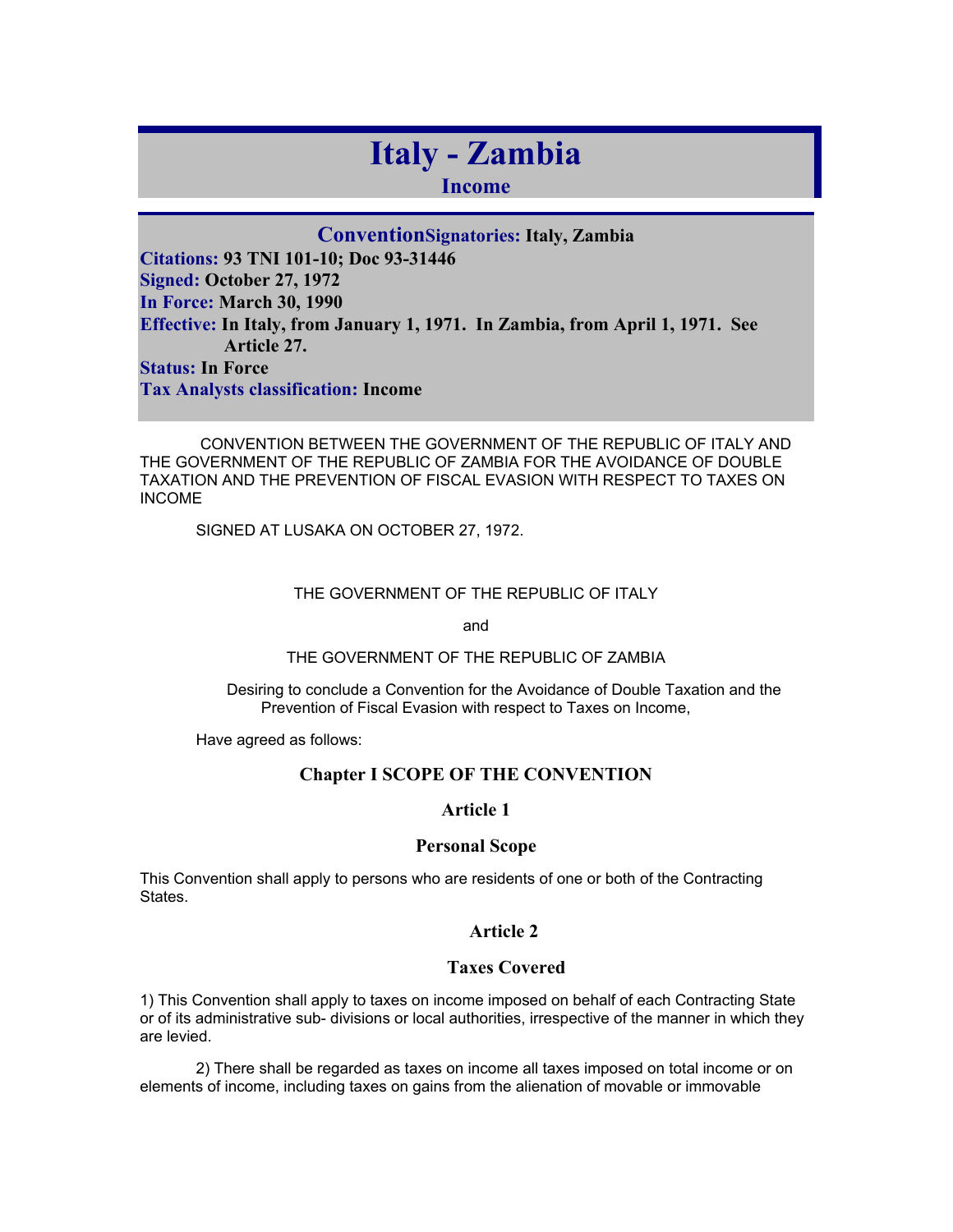property, taxes on the total amounts of wages or salaries paid by enterprises, as well as taxes on capital appreciation.

3) The taxes which are the subject of this Convention are, in particular:

a) in Zambia:

- i) the Income Tax;
	- ii) the Mineral Tax;
	- iii) the Personal Levy (hereinafter referred to as "Zambian Tax").

b) in Italy:

- i) the tax on income from land (imposta sul reddito dei terrini);
	- ii) the tax on income from buildings (imposta sul reddito dei fabricati);
	- iii) the tax on income from movable wealth (imposta sui redditi di ricchezza

mobile);

- iv) the tax on agricultural income (imposta sui redditi agrari);
- v) the complementary tax (imposta complementare progressiva sul reddito);

vi) the tax on companies (imposta sulle societa) insofar as the tax is charged on income and not on capital;

vii) the tax on profits distributed by companies (imposta sugli utili distribuiti

dalle societa);

viii) the taxes on income imposed on behalf of Regions, Provinces, Municipalities and Chambers of Commerce (imposte regionali, provinciali, comunali e camerali sul reddito)

(hereinafter referred to as "Italian Tax").

4) This Convention shall also apply to any identical or substantially similar taxes which are subsequently imposed in addition to, or in place of, the existing taxes. At the end of each year, the competent authorities of the Contracting States shall notify each other of any changes which have been made in their respective taxation laws.

## **Chapter II DEFINITIONS**

#### **Article 3**

#### **General Definitions**

1) In this Convention, unless the context otherwise requires:

a) the terms "a Contracting State", and "the other Contracting State mean "the Republic of Zambia and the Republic of Italy, as the context requires;

b) the term "person" comprises an individual, a company and any other body of persons;

c) the term "company" means any body corporate or any entity which is treated as a body corporate for tax purposes;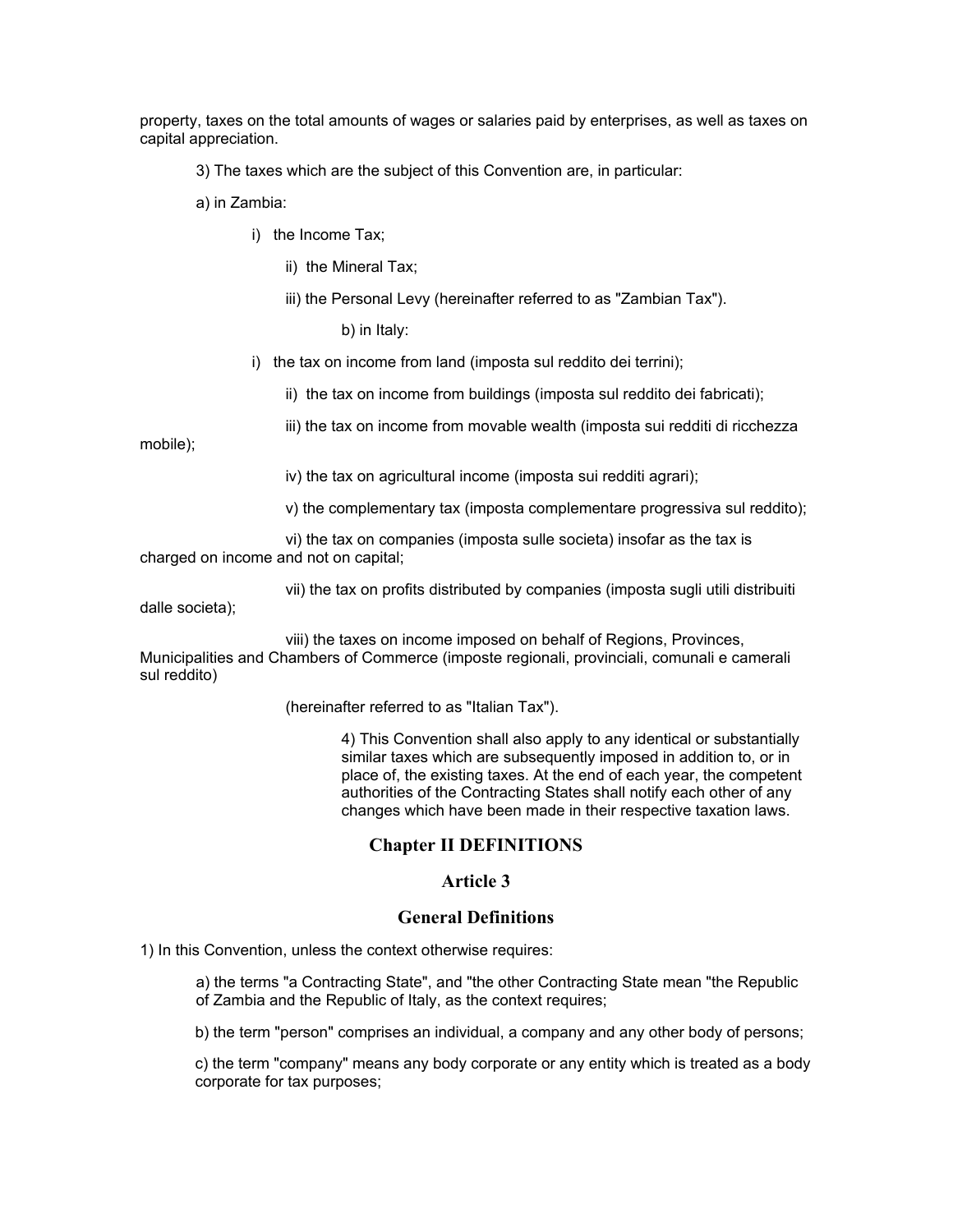d) the terms "enterprise of a Contracting State" and "enterprise of the other Contracting State" mean respectively an enterprise carried on by a resident of a Contracting State and an enterprise carried on by a resident of the other Contracting State;

e) the term "competent authority" means:

i) in the case of Zambia the Commissioner of Taxes or his authorised representative;

ii) in the case of Italy the Ministry of Finance.

2) As regards the application of this Convention by a Contracting State any term not otherwise defines shall, unless the context otherwise requires, have the meaning which it has under the laws of that Contracting State relating to the taxes which are the subject of this Convention.

#### **Article 4**

#### **Fiscal Domicile**

1) For the purposes of this Convention, the term "resident of a Contracting State" means any person who, under the law of that Contracting State, is liable to taxation therein by reason of his domicile, residence, place of management or any other criterion of a similar nature.

2) Where by reason of the provisions of paragraph 1 an individual is a resident of both Contracting States, then this case shall be determined in accordance with the following rules:

a) he shall be deemed to be a resident of the Contracting State in which he has a permanent home available to him. If he has a permanent home available to him in both Contracting States, he shall be deemed to be a resident of the Contracting States with which his personal and economic relations are closest (centre of vital interests);

b) if the Contracting State in which he has his centre of vital interests cannot be determined, or if he has not a permanent home available to him in either Contracting State, he shall be deemed to be a resident of the Contracting State in which he has an habitual abode;

c) if he has an habitual abode in both Contracting States or in neither of them, he shall be deemed to be a resident of the Contracting State of which he is a national;

d) is he is a national of both Contracting States or of neither of them, the competent authorities of the Contracting States shall settle the question by mutual agreement.

3) Where by reason of the provisions of paragraph (1) a person other than an individual is a resident of both Contracting States, then it shall be deemed to be a resident of the Contracting State in which its place of effective management is situated.

## **Article 5**

#### **Permanent Establishment**

1) For the purposes of this Convention, the term "permanent establishment" means a fixed place of business in which the business of the enterprise is wholly or partly carried on.

2) The term "permanent establishment" shall include especially:

a) a place of management;

b) a branch;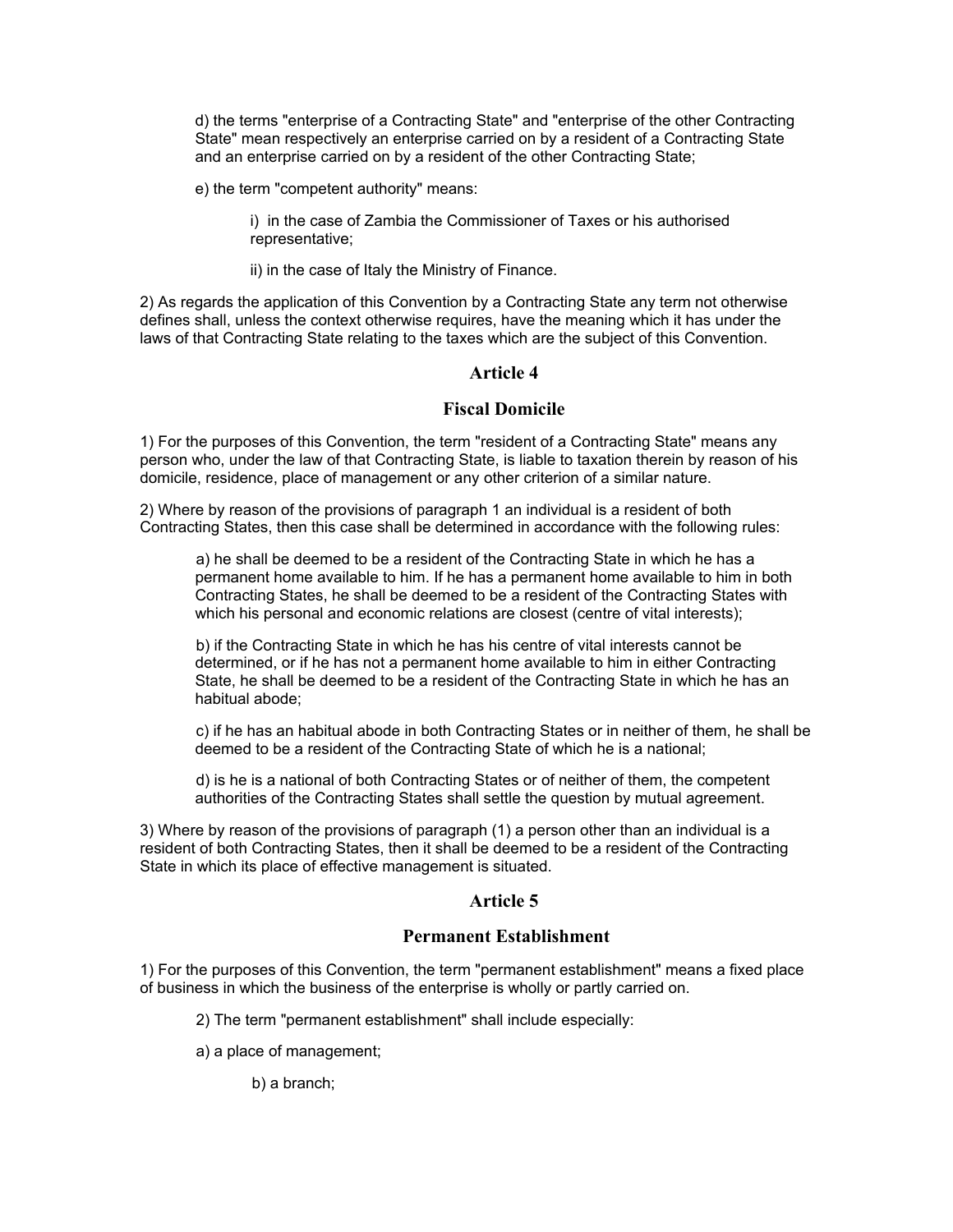c) an office;

d) a factory;

e) a workshop;

f) a mine, quarry or other place of extraction of natural resources;

g) a building site or construction or assembly project which exists for more than nine months;

h) supervisory activities for more than nine months on a building site or construction or assembly project.

3) The term "permanent establishment" shall not be deemed to include:

a) the use of facilities solely for the purpose of storage, display or delivery of goods or merchandise belonging to the enterprise;

b) the maintenance of a stock of goods or merchandise belonging to the enterprise solely for the purpose of storage, display or delivery;

c) the maintenance of a stock of goods or merchandise belonging to the enterprise solely for the purpose of processing by another enterprise;

d) the maintenance of a fixed place of business solely for the purpose of purchasing goods or merchandise, or for collecting information, for the enterprise;

e) the maintenance of a fixed place of business solely for the purpose of advertising, for the supply of information, for scientific research or for similar activities which have a preparatory or auxiliary character, for the enterprise.

4) A person acting in a Contracting State on behalf of an enterprise of the other Contracting State -- other than an agent of an independent status to whom paragraph (5) applies -- shall be deemed to be a permanent establishment in the first-mentioned Contracting State if he has, and habitually exercises in that Contracting State, an authority to conclude contracts in the name of the enterprise, unless his activities are limited to the purchase of goods or merchandise for the enterprise.

5) An enterprise of a Contracting State shall not be deemed to have a permanent establishment in the other Contracting State merely because it carries on business in that other Contracting State through a broker, general commission agent or any other agent of an independent status, where such person is acting in the ordinary course of his business.

6) The fact that a company which is a resident of a Contracting State controls or is controlled by a company which is a resident of the other Contracting State, or which carries on business in that other Contracting State (whether through a permanent establishment or otherwise) shall not of itself constitute either company a permanent establishment of the other.

## **Chapter III TAXATION OF INCOME**

## **Article 6**

#### **Income from immovable property**

1) Income from immovable property may be taxed in the Contracting State in which such property is situated.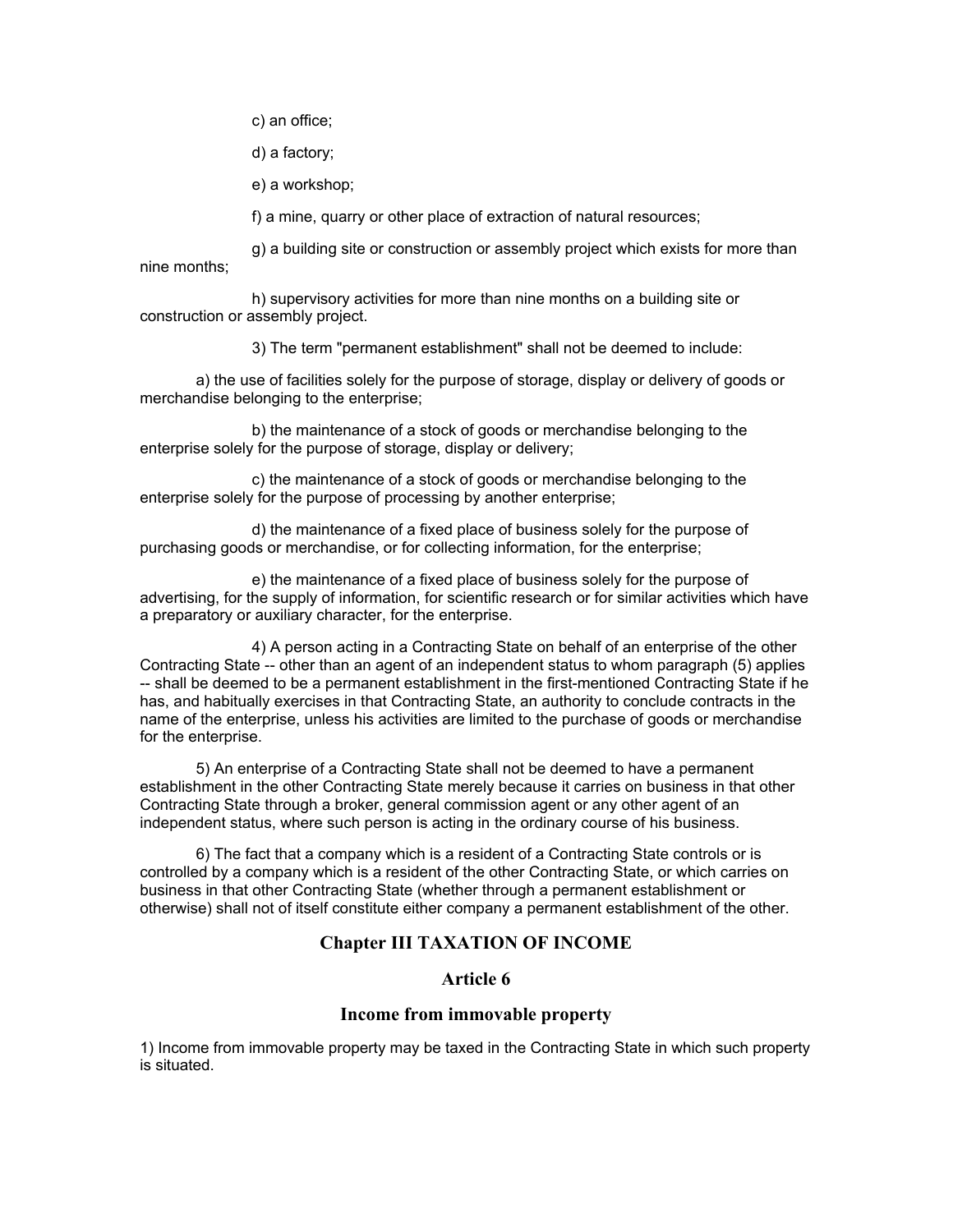2) The term "immovable property" shall be defined in accordance with the law of the Contracting State in which the property in question is situated. The term shall, in any case, include property accessory to immovable property, livestock and equipment used in agriculture and forestry, rights to which the provisions of general law respecting landed property apply, usufruct of immovable property and rights to variable or fixed payments as consideration for the working of, or the right to work, mineral deposits, sources and other natural resources; ships, boats and aircraft shall not be regarded as immovable property.

3) The provisions of paragraph (1) shall apply to income derived from the direct use, letting, or use in any other form of immovable property.

4) The provisions of paragraphs (1) and (3) shall also apply to the income from immovable property of an enterprise and to income from immovable property used for the performance of professional services.

## **Article 7**

## **Business Profits**

1) The profits of an enterprise of a Contracting State shall be taxable only in that Contracting State unless the enterprise carries on business in the other Contracting State through a permanent establishment situated therein. If the enterprise carries on business as aforesaid, the profits of the enterprise may be taxed in the other Contracting State but only so much of them as is attributable to that permanent establishment.

2) Where an enterprise of a Contracting State carries on business in the other Contracting State through a permanent establishment situated therein, there shall in each Contracting State be attributed to that permanent establishment the profits which it might be expected to make if it were a distinct and separate enterprise engaged in the same or similar activities under the same or similar conditions and dealing wholly independently with the enterprise of which it is a permanent establishment.

3) In the determination of the profits of a permanent establishment, there shall be allowed as deductions expenses which are incurred for the purposes of the permanent establishment, including executive and general administrative expenses so incurred, whether in the State in which the permanent establishment is situated or elsewhere.

4) Insofar as it has been customary in a Contracting State to determine the profits to be attributed to a permanent establishment on the basis of an apportionment of the total profits of the enterprise to its various parts, nothing in paragraph (2) shall preclude that Contracting State from determining the profits to be taxed by such an apportionment as may be customary; the method of apportionment adopted shall, however, be such that the result shall be in accordance with the principles laid down in this article.

5) No profits shall be attributed to a permanent establishment by reason of the mere purchase by that permanent establishment of goods or merchandise for the enterprise.

6) For the purposes of the preceding paragraphs, the profits to be attributed to the permanent establishment shall be determined by the same method year by year unless there is good and sufficient reason to the contrary.

7) Where profits include items of income which are dealt with separately in other Articles of this Convention, then the provisions of those Articles shall not be affected by the provisions of this Article.

8) If the information available to the taxation authorities concerned is inadequate to determine the profits to be attributed to the permanent establishment, nothing in this Article shall affect the application of the law of either Contracting State in relation to the liability of the permanent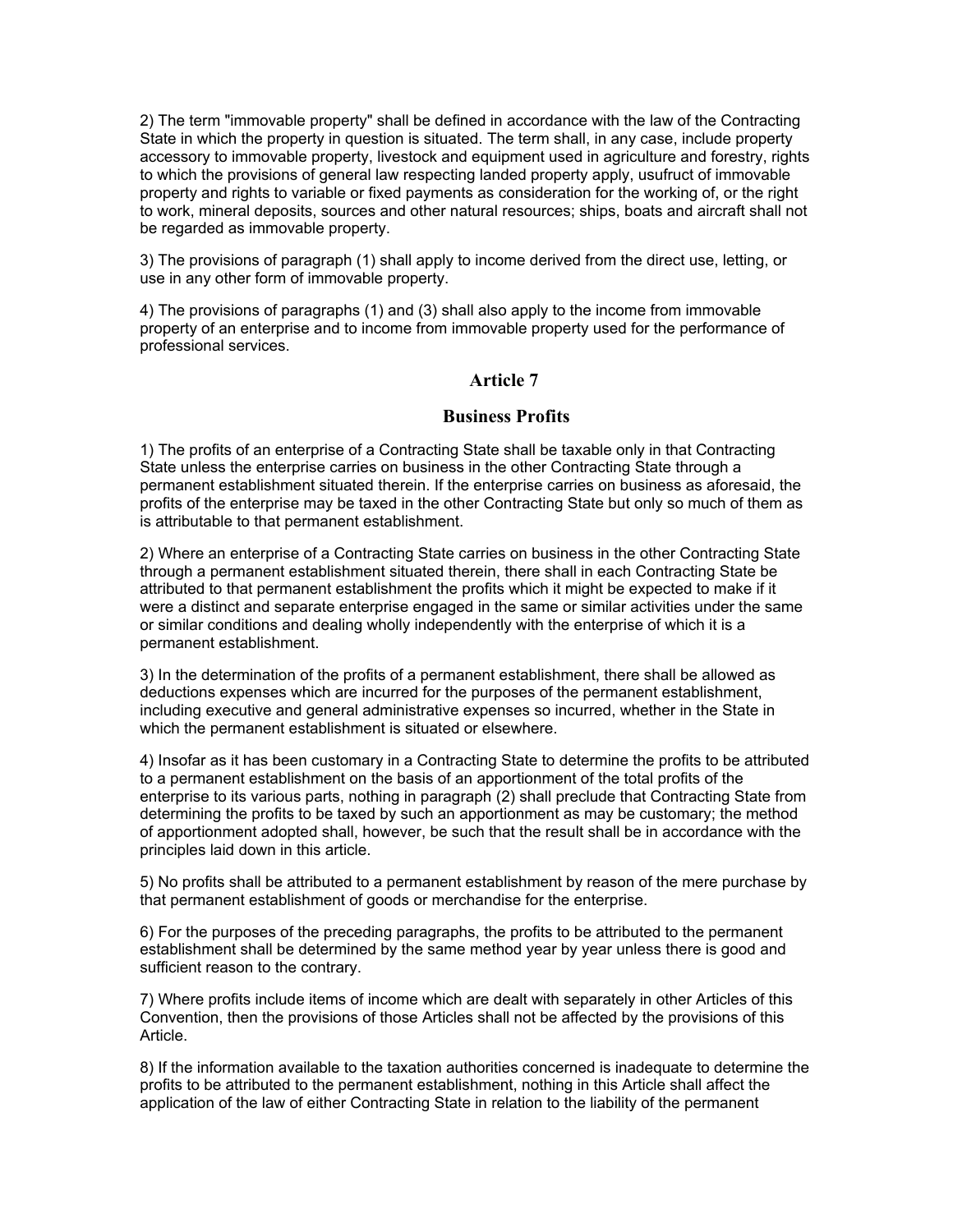establishment to pay tax on an amount determined by the making of an estimate by the respective taxation authorities provided that such estimate shall be made in accordance with the principles stated in this Article.

## **Article 8**

#### **Shipping and Air Transport**

1) Profits from the operation of ships or aircraft in international traffic shall be taxable only in the Contracting State in which the place of effective management of the enterprise is situated.

2) If the place of effective management of a shipping enterprise is aboard a ship, then it shall be deemed to be situated in the Contracting State in which the home harbour of the ship is situated; or, if there is no such home harbour, in the Contracting State of which the operator of the ship is a resident.

#### **Article 9**

#### **Associated Enterprises**

Where:

a) an enterprise of a Contracting State participates directly or indirectly in the management, control or capital of an enterprise of the other Contracting State; or

b) the same persons participate directly or indirectly in the management, control or capital of an enterprise of a Contracting State and an enterprise of the other Contracting State;

and in either case conditions are made or imposed between the two enterprises in their commercial or financial relations which differ from those which would be made between independent enterprises, then any profits which would, but for those conditions, have accrued to one of the enterprises, but, by reason of those conditions, have not so accrued, may be included in the profits of that enterprise and taxed accordingly.

#### **Article 10**

#### **Dividends**

1) Dividends paid by a company which is a resident of a Contracting State to a resident of the other Contracting State may be taxed in that other Contracting State.

2) However, such dividends may be taxed in the Contracting State of which the company paying the dividends is a resident, and according to the law of that State, but the tax so charged shall not exceed:

a) five per cent of the gross amount of the dividends if the recipient is a company (excluding partnership) which holds directly at least 25 per cent of the capital of the company paying the dividends;

b) in all other cases, 15 per cent of the gross amount of the dividends.

The competent authorities of the Contracting States shall, by mutual agreement, settle the mode of application of this limitation.

This paragraph shall not affect the taxation of the company in respect of the profits out of which the dividends are paid.

3) The term "dividends" as used in this Article means income from shares, "jouissance" shares or "jouissance" rights, mining shares, founders' shares or other rights, not being debt-claims,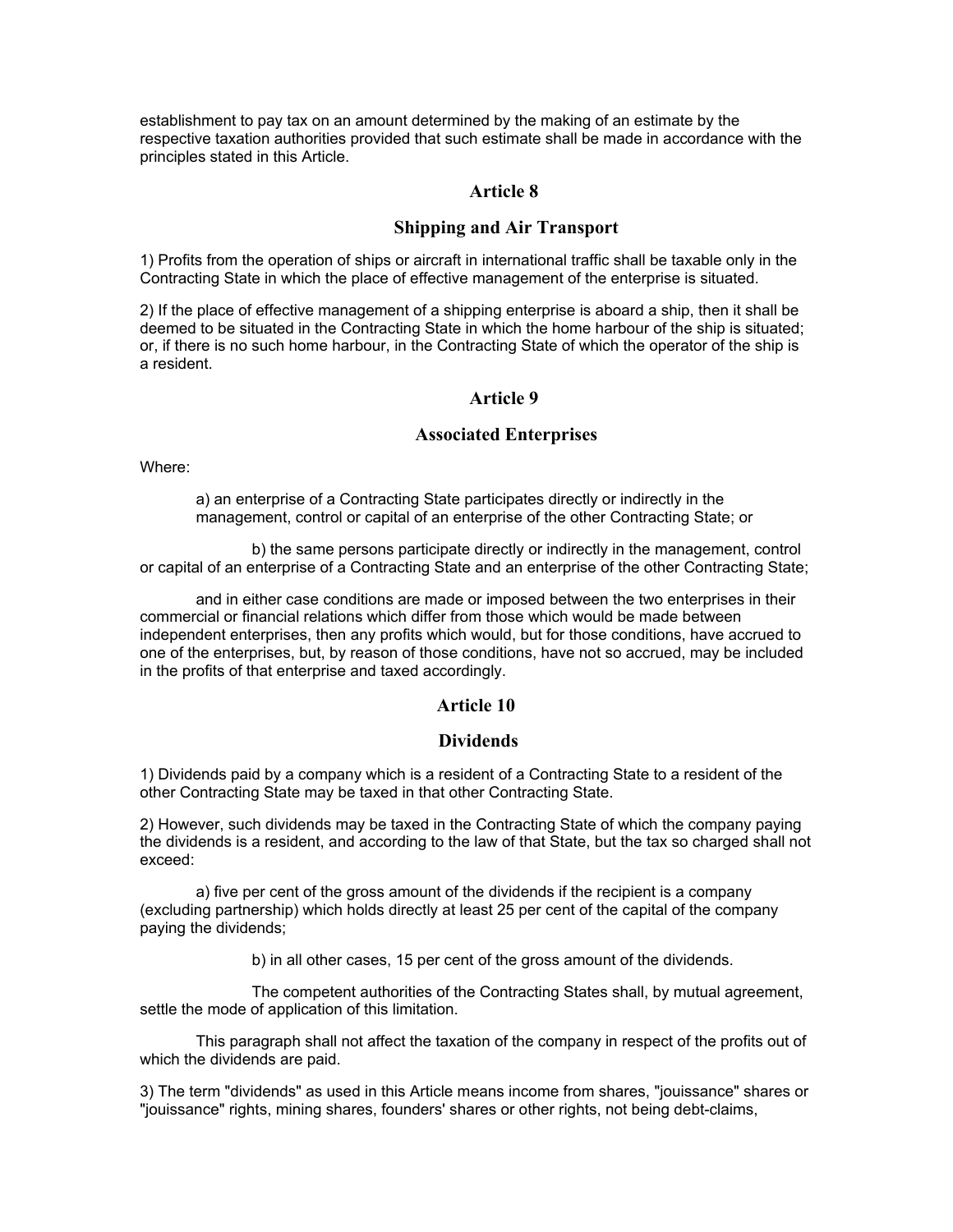participating in profits, as well as income from other corporate rights assimilated to income from shares by the taxation law of the Contracting State of which the company making the distribution is a resident.

4) The provisions of paragraphs (1) and (2) shall not apply if the recipient of the dividends, being a resident of a Contracting State, has in the other Contracting State, of which the company paying the dividends is a resident, a permanent establishment with which the holding by virtue of which the dividends are paid is effectively connected. In such a case, the dividends are taxable in that other Contracting State according to its own law.

5) Where a company which is a resident of a Contracting State derives profits or income from the other Contracting State, that other Contracting State may not impose any tax on the dividends paid by the company to persons who are not residents of that other Contracting State, or subject the company's undistributed profits to a tax on undistributed profits, even if the dividends paid or the undistribued profits consist wholly or partly of profits or income arising in such other Contracting State.

## **Article 11**

#### **Interest**

1) Interest arising in a Contracting State and paid to a resident of the other Contracting State may be taxed in that other Contracting State.

2) However, such interest may be taxed in the Contracting State in which it arises, and according to the law of that Contracting State, but the tax so charged shall not exceed 10 per cent of the gross amount of the interest. The competent authorities of the Contracting States shall, by mutual agreement, settle the mode of application of this limitation.

3) Notwithstanding the provisions of paragraph (2), interest arising in a Contracting State and paid to the Government of the other Contracting State or local authority thereof or any agency or instrumentality (including a financial institution) wholly owned by that Government or local authority shall be exempt from tax in the first-mentioned Contracting State.

4) The term "interest" as used in this Article means income from Government securities, from bonds or debentures, whether or not secured by mortgages and whether or not carrying a right to participate in profits, and from debt-claims of every kind, and any excess of the amount repaid in respect of such debt-claims over the amount lent, as well as all other income assimilated to income from money lent by the taxation law of the Contracting State in which the income arises.

5) The provisions of paragraphs (1) and (2) shall not apply if the recipient of the interest, being a resident of a Contracting State, has in the other Contracting State in which the interest arises a permanent establishment with which the debt-claim from which the interest arises is effectively connected. In such a case, the interest is taxable in that other Contracting State according to its own law.

6) Interest shall be deemed to arise in a Contracting State when the payer is that Contracting State itself, an administrative sub- division, a local authority or a resident of that Contracting State. Where, however, the person paying the interest, whether he is a resident of a Contracting State or not, has in a Contracting State a permanent establishment in connection with which the indebtedness on which the interest is paid was incurred, and such interest is borne by such permanent establishment, then such interest shall be deemed to arise in the Contracting State in which the permanent establishment is situated.

7) Where, owing to a special relationship between the payer and the recipient or between both of them and some other person, the amount of interest paid, having regard to the debt-claim for which it is paid, exceeds the amount which would have been agreed upon by the payer and the recipient in the absence of such relationship, the provisions of this Article shall apply only to the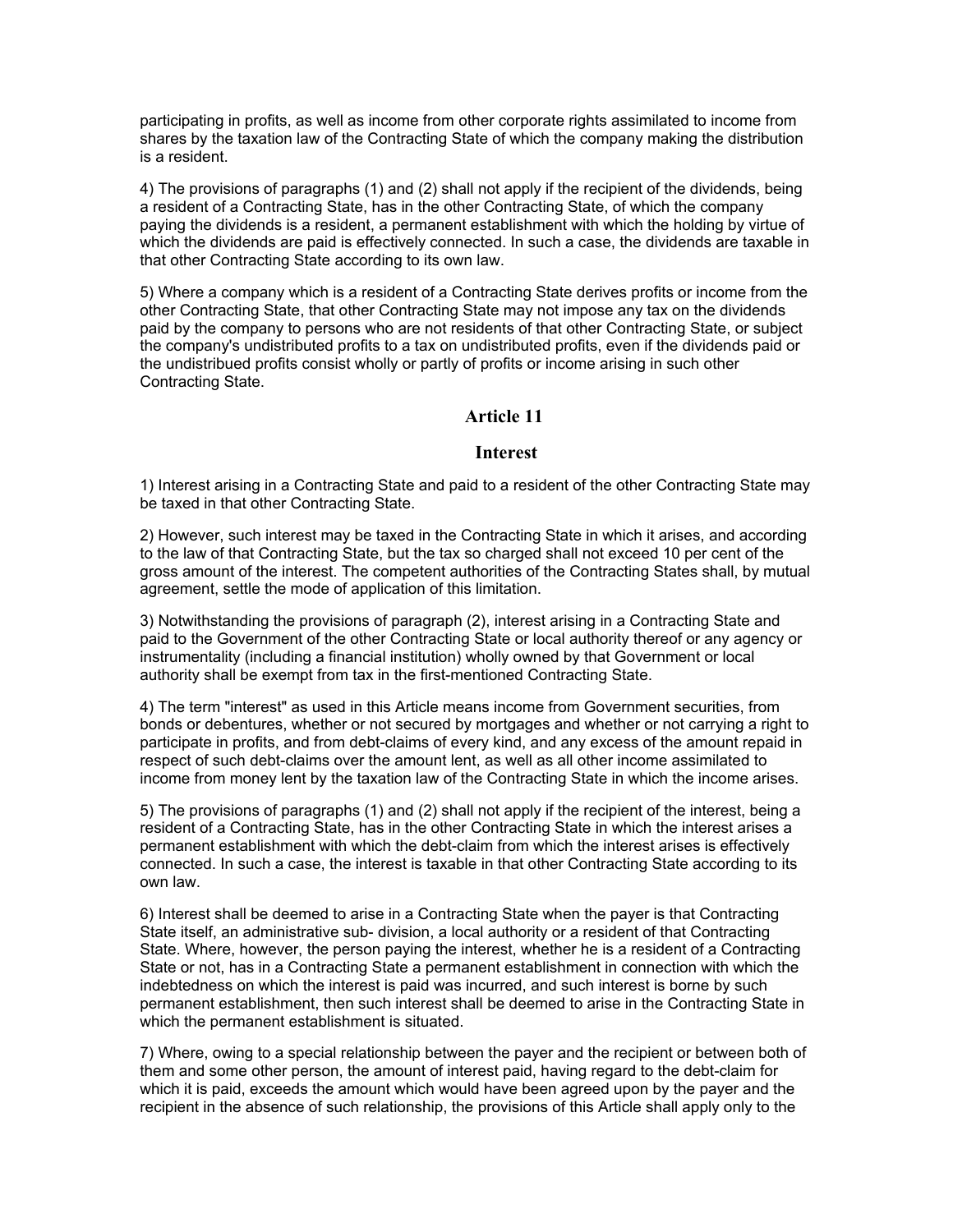last-mentioned amount. In that case, the excess part of the payments shall remain taxable according to the law of each Contracting State, due regard being had to the other provisions of this Convention.

## **Article 12**

## **Royalties**

1) Royalties arising in a Contracting State and paid to a resident of the other Contracting State may be taxed in that other Contracting State.

2) However, such royalties may be taxed in the Contracting State in which they arise, and in accordance with the law of that Contracting State, but the tax so charged shall not exceed ten percent of the gross amount of the royalties. The taxation authorities of the Contracting States shall, by mutual agreement, settle the mode of application of this limitation.

3) The term "royalties" means payments of any kind received as a consideration for the use of, or the right to use, any copyright of literary, artistic or scientific work (including cinematograph films, video tapes for use in connection with television or tapes for use in connection with radio), any patent, trade mark, design or model, plan, secret formula or process, or for the use of, or the right to use, industrial, commercial or scientific equipment, or for information concerning industrial, commercial or scientific experience.

4) The provisions of paragraphs (1) and (2) shall not apply if the recipient of the royalties, being a resident of a Contracting State, has in the other Contracting State in which the royalties arise a permanent establishment with which the right or property giving rise to the royalties is effectively connected. In such a case, the royalties, are taxable in that other Contracting State according to its own law.

5) Royalties shall be deemed to arise in a Contracting State when the payer is that Contracting State itself, a local authority or resident of that Contracting State. Where, however, the person paying the royalties, whether he is a resident of a Contracting State or not, has in a Contracting State a permanent establishment in connection with which the liability to pay the royalties was incurred, and such royalties are borne by such permanent establishment, then such royalties shall be deemed to arise in the Contracting State in which the permanent establishment is situated.

6) Where, owing to a special relationship between the payer and the recipient or between both of them and some other person, the amount of the royalties paid, having regard to the use, right or information for which they are paid, exceeds the amount which would have been agreed upon by the payer and the recipient in the absence of such relationship, the provisions of this Article shall apply only to the last-mentioned amount. In that case, the excess part of the payment shall remain taxable according to the laws of each Contracting State, due regard being had to the other provisions of this Convention.

## **Article 13**

## **Capital Gains**

1) Gains from the alienation of immovable property, as defined in paragraph (2) of Article (6), may be taxed in the Contracting State in which such property is situated.

2) Gains from the alienation of movable property forming part of the business property of a permanent establishment which an enterprise of a Contracting State has in the other Contracting State or of movable property pertaining to a fixed base available to a resident of a Contracting State in the other Contracting State for the purpose of performing professional services, including such gains from the alienation of such a permanent establishment (alone or together with the whole enterprise) or of such a fixed base, may be taxed in the other Contracting State.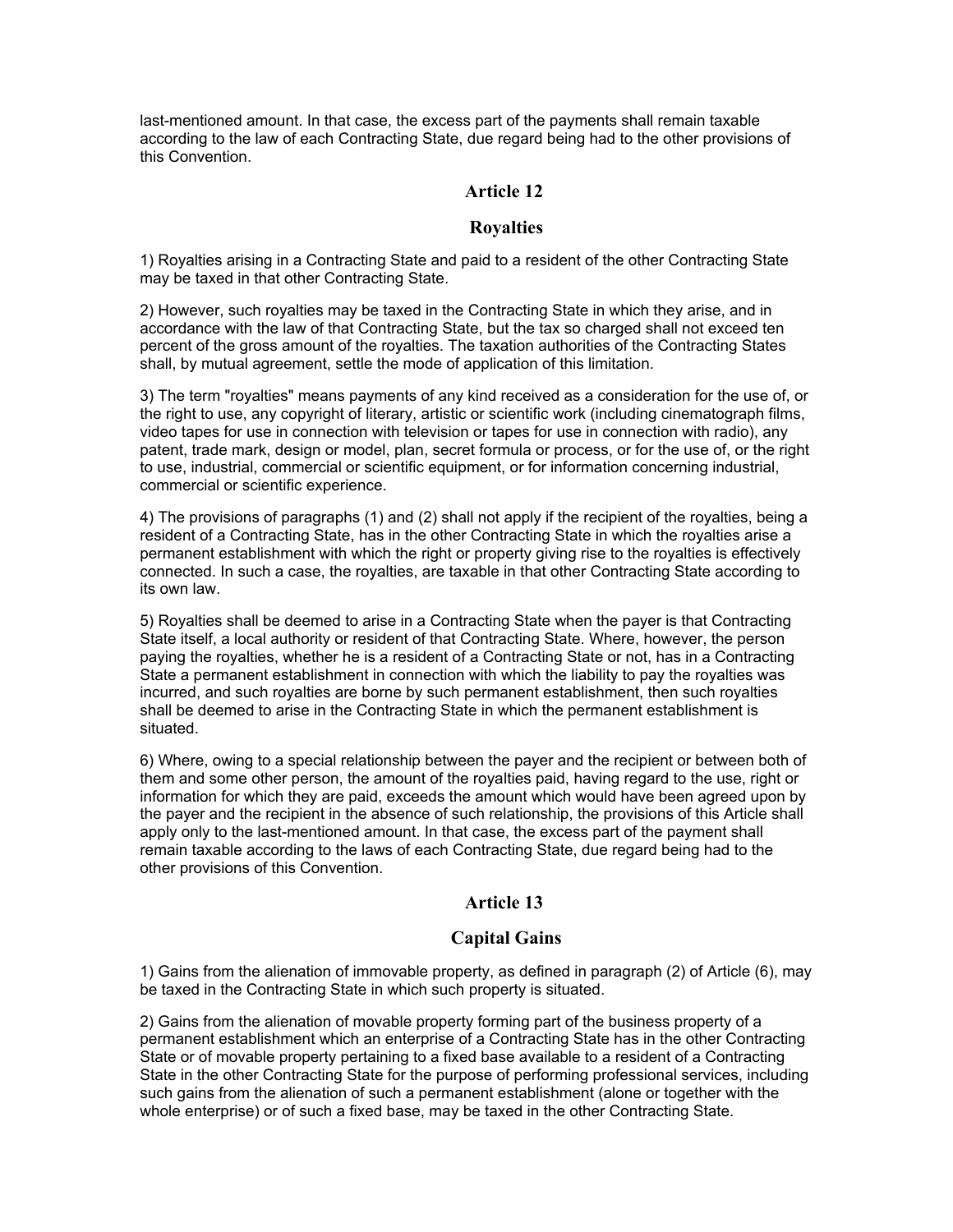3) Gains from the alienation of any property other than those mentioned in paragraphs (1) and (2), shall be taxable only in the Contracting State of which the alienator is a resident.

## **Article 14**

#### **Independent Personal Services**

1) Income derived by a resident of a Contracting State in respect of professional services or other independent activities of a similar character shall be taxable only in that Contracting State unless he has a fixed base regularly available to him in the other Contracting State for the purpose of performing his activities. If he has such a fixed base, the income may be taxed in the other Contracting State but only so much of it as is attributable to that fixed base.

2) The term "professional services" includes especially independent scientific, literary, artistic, educational or teaching activities, as well as the independent activities of physicians, lawyers, engineers, architects, dentists and accountants.

## **Article 15**

## **Dependent Personal Services**

1) Subject to the provisions of Articles 16, 18 and 19, salaries, wages and other similar remuneration derived by a resident of a Contracting State in respect of an employment shall be taxable only in that Contracting State unless the employment is exercised in the other Contracting State. If the employment is so exercised, such remuneration as is derived therefrom may be taxed in that other Contracting State.

2) Notwithstanding the provisions of paragraph (1), remuneration derived by a resident of a Contracting State in respect of an employment exercised in the other Contracting State shall be taxable only in the first-mentioned Contracting State if:

a) the recipient is present in the other Contracting State for a period or periods not exceeding in the aggregate 183 days in the fiscal year concerned; and

b) the remuneration is paid by or on behalf of an employer who is not a resident of the other Contracting State, and

c) the remuneration is not borne by a permanent establishment or a fixed base which the employer has in the other Contracting State.

3) Notwithstanding the provisions of paragraphs (1) and (2), remuneration in respect of an employment exercised aboard a ship or aircraft operated in international traffic, may be taxed in the Contracting State in which the place of effective management of the enterprise is situated.

## **Article 16**

#### **Directors' Fees**

Directors' fees and similar payments derived by a resident of a Contracting State in his capacity as a member of the board of directors of a company which is a resident of the other Contracting State may be taxed in that other Contracting State.

#### **Article 17**

#### **Artistes and Athletes**

Notwithstanding the provisions of Articles 14 and 15, income derived by public entertainers, such as theatre, motion picture, radio or television artistes and musicians, and by athletes, from their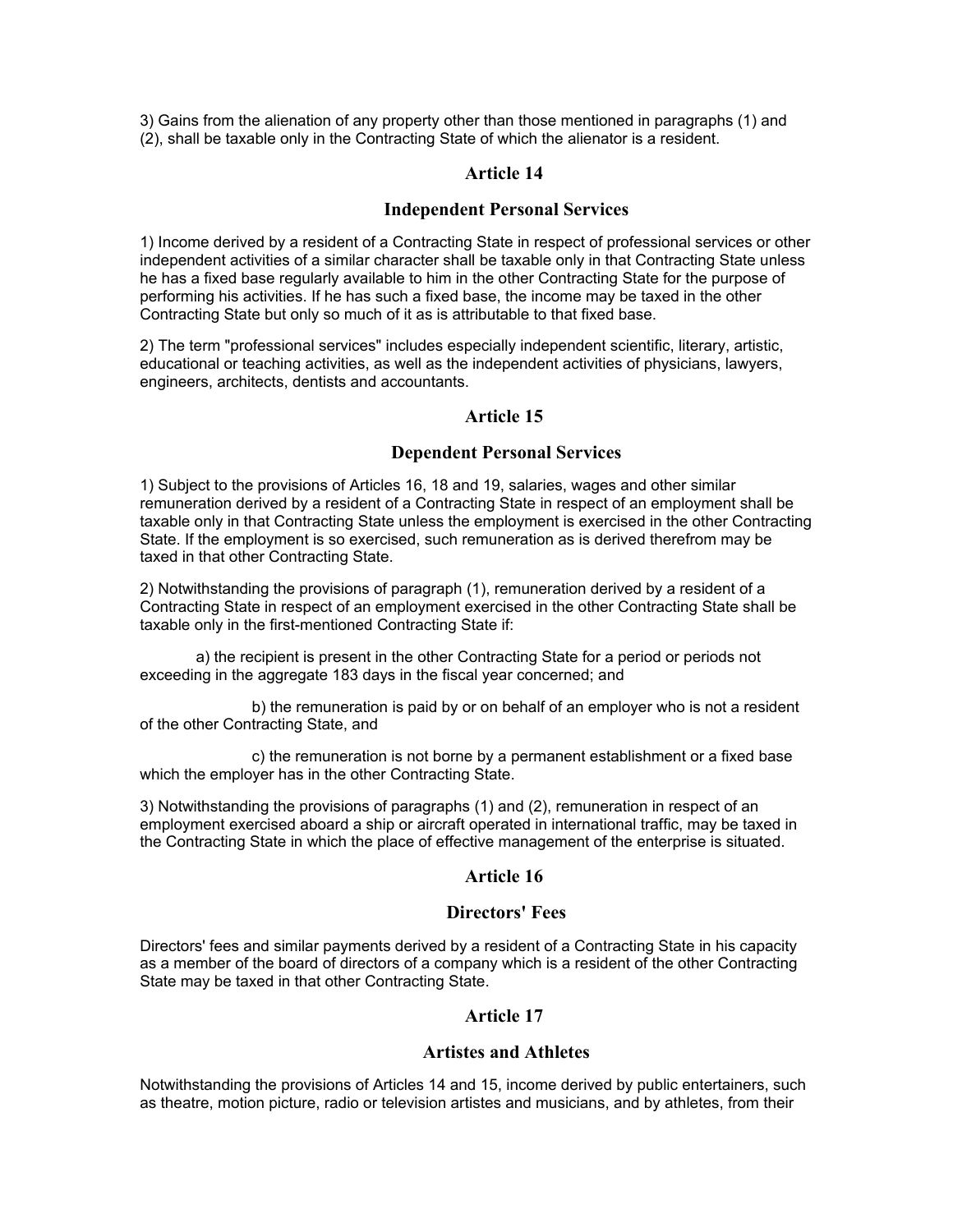personal activities as such, may be taxed in the Contracting State in which these activities are exercised.

## **Article 18**

#### **Pensions**

Subject to the provisions of paragraph 1) of Article 19, any pension or similar remuneration derived from sources within a Contracting State in consideration of past employment by an individual who is a resident of the other Contracting State and subject to tax in respect thereof in that other Contracting State, shall be exempt from tax in the first-mentioned Contracting State.

## **Article 19**

## **Governmental Functions**

1) Remuneration, including pensions, paid by or out of funds created by a Contracting State or a local authority thereof to any individual in respect of services rendered to that Contracting State or local authority thereof in the discharge of functions of a governmental nature, may be taxed in that Contracting State.

2) The provisions of Articles 15, 16 and 18 shall apply to remuneration or pensions in respect of services rendered in connection with any trade or business carried on by one of the Contracting States or a local authority thereof.

## **Article 20**

## **Research Personnel and Students**

1) The remuneration which an individual who is or was formerly a resident of a Contracting State receives for undertaking study or research during a period of temporary residence not exceeding two years at a university, research institute, or other similar establishment in the other Contracting State shall not be taxable in that other Contracting State.

2) Payments which a student or business apprentice who is or was formerly a resident of a Contracting State and who is present in the other Contracting State solely for the purpose of his education or training receives for the purpose of his maintenance, education or training shall not be taxed in that other Contracting State, provided that such payments are made to him from sources outside that other Contracting State.

3) Remuneration which a student or business apprentice who is or was formerly a resident of a Contracting State derives from an employment which he exercises in the other Contracting State for the purpose of practical training for a period or periods not exceeding in the aggregate one year shall not be taxed in that other Contracting State.

## **Article 21**

## **Income not Expressly Mentioned**

Items of income of a resident of a Contracting State which are not expressly mentioned in the foregoing Articles of this Convention shall be taxable only in that Contracting State.

## **Chapter IV METHODS OF ELIMINATION OF DOUBLE TAXATION**

## **Article 22**

## **Credit method**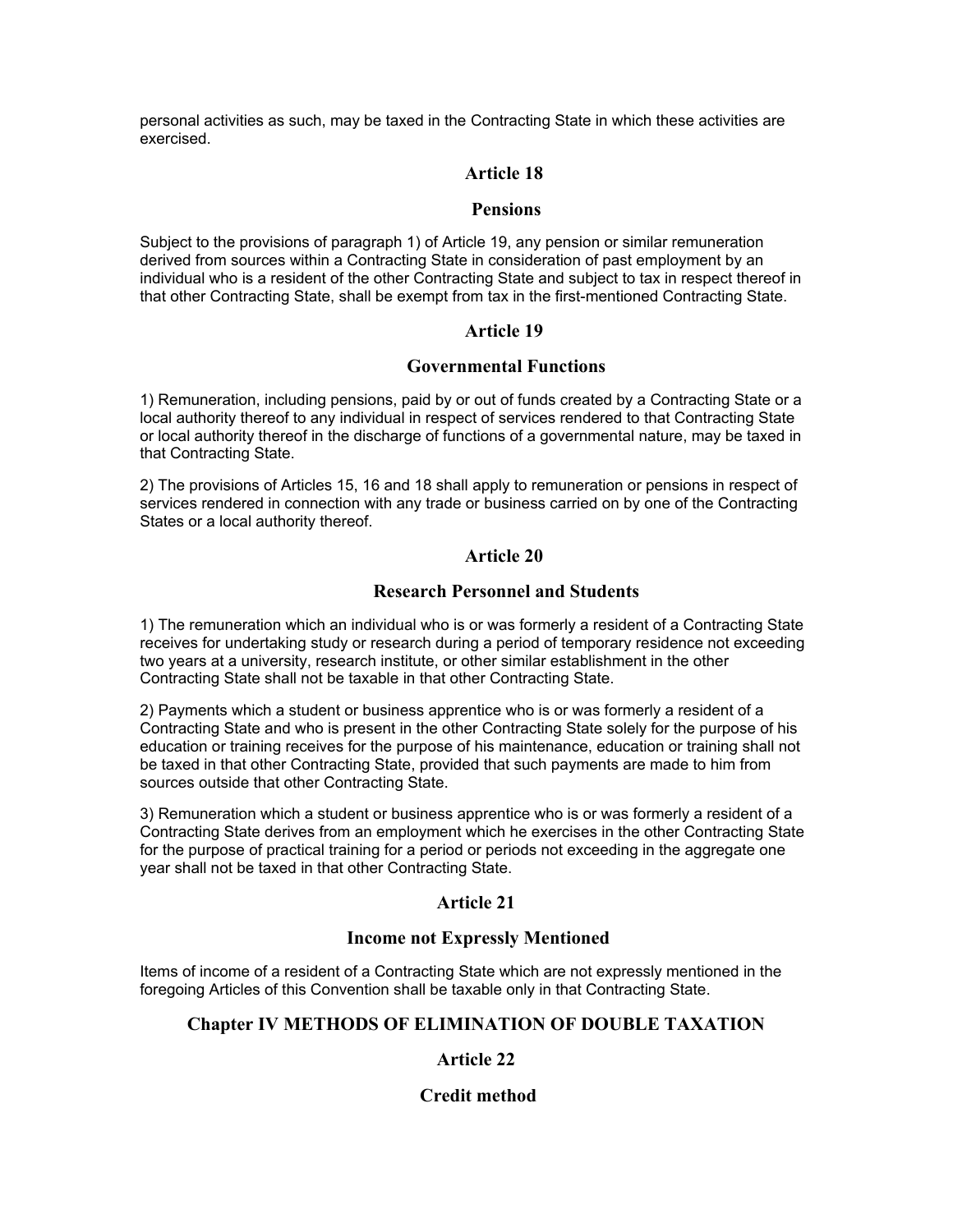1) a) where a resident of Zambia derives income from Italy which may be taxed in Italy in accordance with the provisions of this Convention, the amount of Italian tax payable in respect of that income shall be allowed as a credit against Zambian tax imposed on that resident. The amount of credit, however, shall not exceed that part of the Zambian tax which is appropriate to that income, before allowing the credit:

b) where the income derived from Italy is a dividend paid by a company which is a resident of Italy, the credit shall take into account the Italian tax payable in respect of its profits by the company paying the dividend.

2) The Italian Republic in determining its income taxes specified in Article 2 of this Convention in the case of its residents may, regardless of any other provision of this Convention, include in the basis upon which such taxes are imposed all items of income.

The Italian Republic shall, however, deduct from the taxes so calculated the Zambian tax on income, not exempt in the Republic of Zambia under this Convention, in the following manner:

a) if the item of income is, according to the Italian law, subjected to the tax on income from movable wealth, the tax paid in Zambia shall be deducted from the tax on income from movable wealth, and from the taxes imposed on behalf of Regions, Provinces, Municipalities and Chambers of Commerce, on the same income, but in an amount not exceeding that proportion of the aforesaid Italian tax which such item of income bears to the entire income; where the tax paid in Zambia on such income is higher than the deduction so calculated, the difference shall be deducted from the complementary tax or from the tax on companies, as the case may be, but in an amount not exceeding that proportion of such complementary or company tax which the item of income bears to the entire income;

b) if the item of income is only subjected to the complementary tax or to the tax on companies, the deduction shall be granted from the complementary tax or from the tax on companies, as the case may be, but only for that part of the tax paid in Zambia which exceeds 25 per cent of such item of income. The deduction cannot, however, exceed that proportion of the complementary tax or of the tax on companies which such income bears to the entire income.

3) For the purposes of paragraph 2), "Zambian tax payable" shall be deemed to include any amount which would have been payable as Zambian tax, but for an exemption or reduction for the tax granted under the Pioneer Industries (Relief from Income Tax) Act, 1965, or any other Zambian law of similar purpose and effect.

Chapter V SPECIAL PROVISIONS

#### **Article 23**

#### **Non-discrimination**

1) The nationals of a Contracting State shall not be subjected in the other Contracting State to any taxation or any requirement connected therewith which is other or more burdensome than the taxation and connected requirements to which nationals of that other Contracting State in the same circumstances are or may be subjected.

2) The term "nationals" means:

a) all individuals possessing the nationality of a Contracting State;

b) all legal persons, partnerships and associations deriving their status as such from the law in force in a Contracting State.

3) The taxation on a permanent establishment which an enterprise of a Contracting State has in the other Contracting State shall not be less favourably levied in that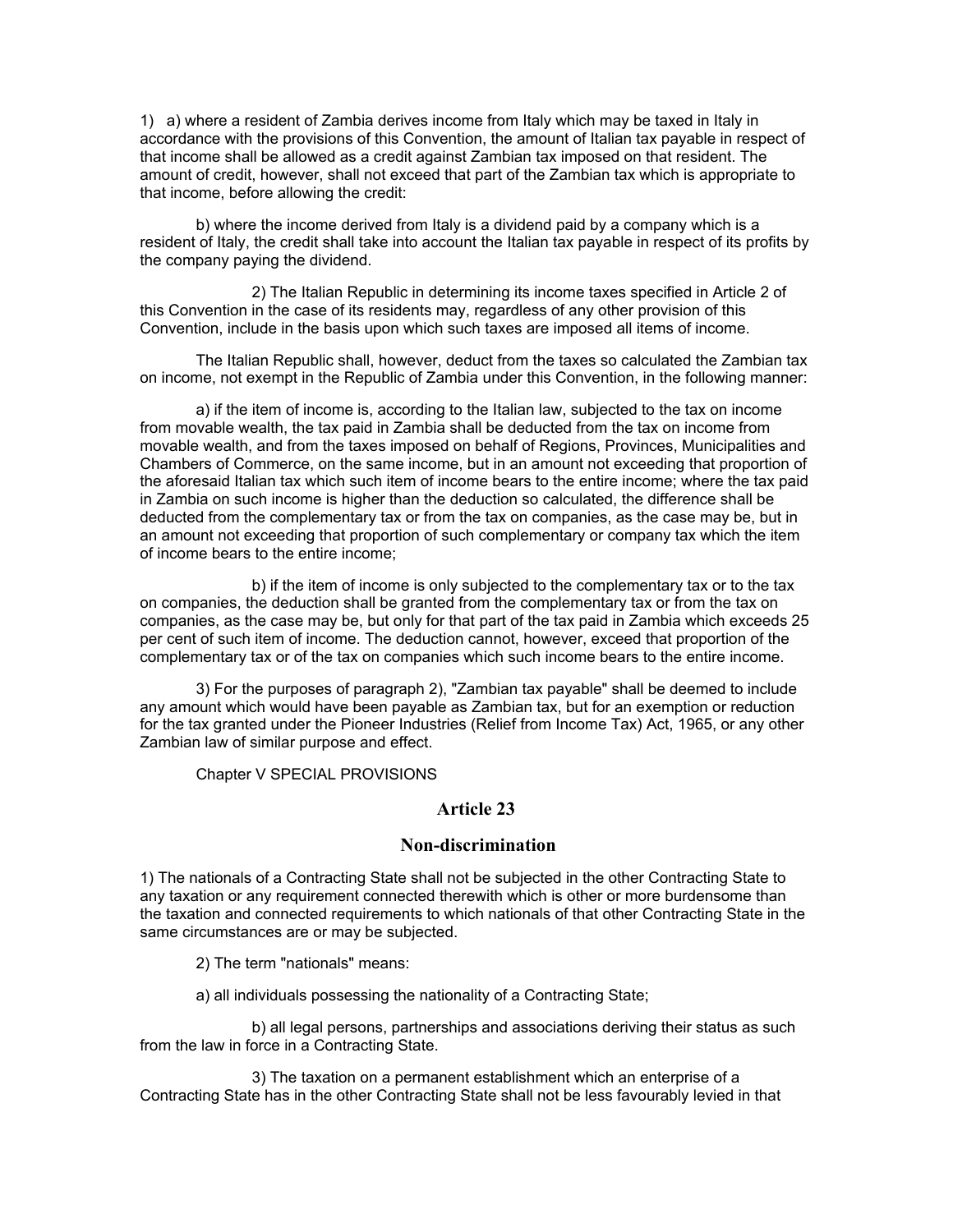other Contracting State than the taxation levied on enterprises of that other Contracting State carrying on the same activities.

4) Enterprises of a Contracting State, the capital of which is wholly or partly owned or controlled, directly or indirectly, by one or more residents of the other Contracting State, shall not be subjected in the first-mentioned Contracting State to any taxation or any requirement connected therewith which is other or more burdensome than the taxation and connected requirements to which other similar enterprises of that first-mentioned Contracting State are or may be subjected.

5) The provisions of this Article shall not be construed as obliging a Contracting State to grant to residents of the other Contracting State any personal allowances, reliefs and reductions for taxation purposes on account of civil status or family responsibilities which its grants to it own residents.

6) In this Article, the term "taxation" means taxes of every kind and description.

## **Article 24**

#### **Mutual Agreement Procedure**

1) Where a resident of a Contracting State considers that the actions of one or both of the Contracting States result, or will result, for him in taxation not in accordance with this Convention, he may, notwithstanding the remedies provided by the national laws of those Contracting States, present his case to the competent authority of the Contracting State of which he is a resident.

2) The competent authority shall endeavour, if the objection appears to be justified and if it is not able to arrive at an appropriate solution, to resolve the case by mutual agreement with the competent authority of the other Contracting State, with a view to the avoidance of taxation not in accordance with this Convention.

3) The competent authorities of the Contracting States shall endeavour to resolve by mutual agreement any difficulties or doubts arising as to the interpretation or application of this Convention. They may also consult together for the elimination of double taxation in cases not provided for in this Convention.

4) The competent authorities of the Contracting States may communicate with each other directly for the purpose of reaching an agreement in the sense of the preceding paragraphs.

#### **Article 25**

#### **Exchange of Information**

1) The competent authorities of the Contracting States shall exchange such information as is necessary for the carrying out of this Convention and of the domestic laws of the Contracting States concerning taxes covered by this Convention insofar as the taxation thereunder is in accordance with this Convention. Any information so exchanged shall be treated as secret and shall not be disclosed to any persons or authorities other than those concerned with the assessment, including judicial determination, or collection of the taxes which are the subject of this Convention.

2) In no case shall the provisions of paragraph (1) be construed so as to impose on one of the Contracting States the obligation:

a) to carry out administrative measures at variance with the laws or the administrative practice of that or of the other Contracting State;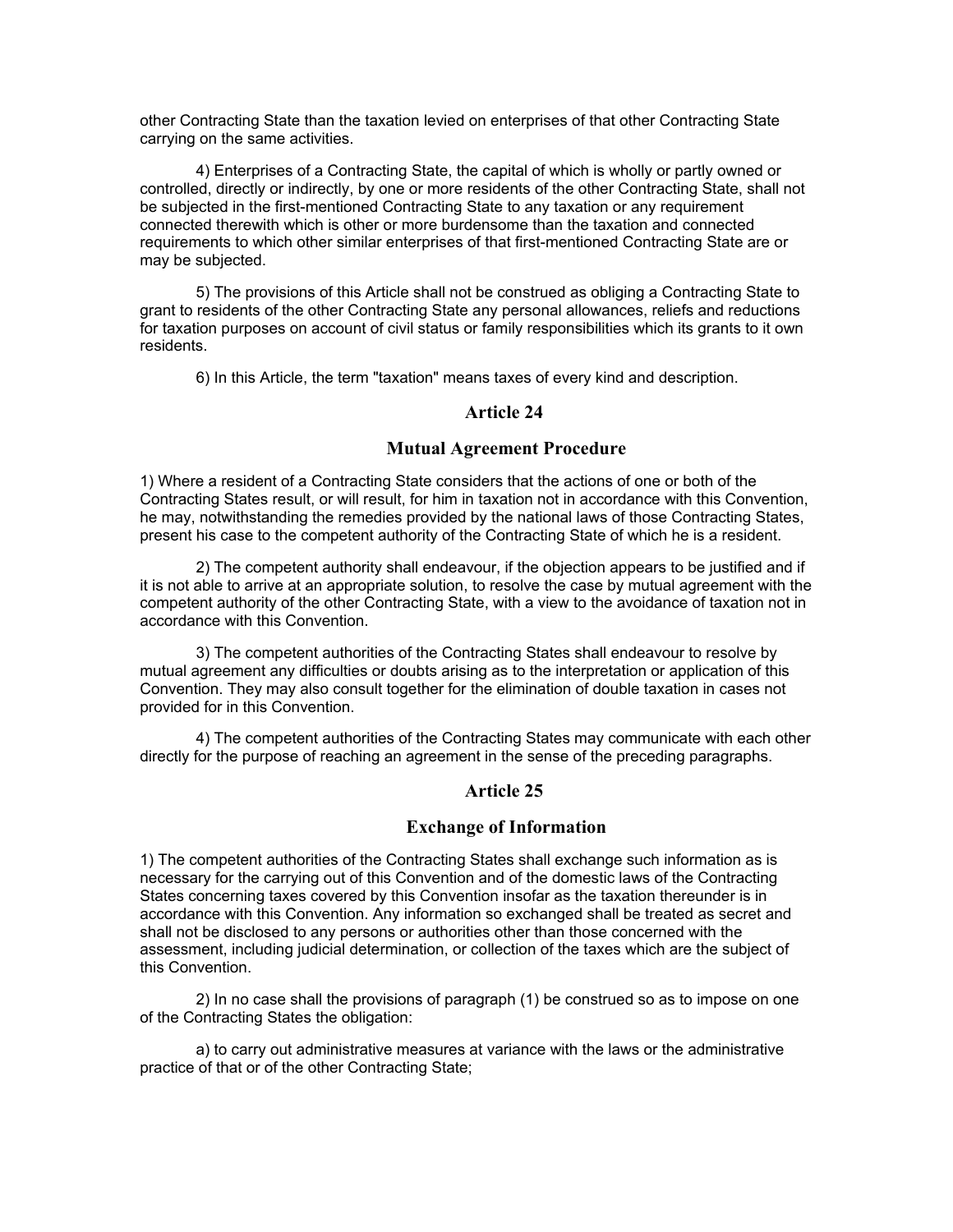b) to supply particulars which are not obtainable under the laws or in the normal course of the administration of that or of the other Contracting State;

c) to supply information which would disclose any trade, business, industrial, commercial or professional secret or trade process or information, the disclosure of which would be contrary to public policy (ordre public).

## **Article 26**

#### **Diplomatic and Consular Officials**

Nothing in this Convention shall affect the fiscal privileges of diplomatic or consular officials under the general rules of international law or under the provisions of special agreements.

Chapter VI FINAL PROVISIONS

#### **Article 27**

#### **Entry Into Force**

1) This Convention shall be ratified and the instruments of ratification shall be exchanged as soon as possible.

2) This Convention shall enter into force upon the exchange of instruments of ratification and its provisions shall have effect:

a) in Zambia:

as respects income for any charge year commencing on or after the 1st April, 1971;

b) in Italy:

as respects income assessable for the taxable period commencing on or after the 1st January, 1971.

3) Claims for refund or credits arising in accordance with this Convention in respect of any tax payable by residents of either of the Contracting States shall be lodged within two years from the date of entry into force in this Convention or from the date the tax was charged, whichever is later.

## **Article 28**

#### **Termination**

This Convention shall remain in force indefinitely, but either of the Contracting States may, on or before 30th June in any calendar year beginning after the expiration of a period of five years from the date of its entry into force, give to the other Contracting State, through diplomatic channels, written notice of termination.

In such event the Convention shall cease to have effect:

a) in Zambia:

as respects income for any charge year commencing on or after the 1st April in the calendar year next following that in which such notice is given;

b) in Italy: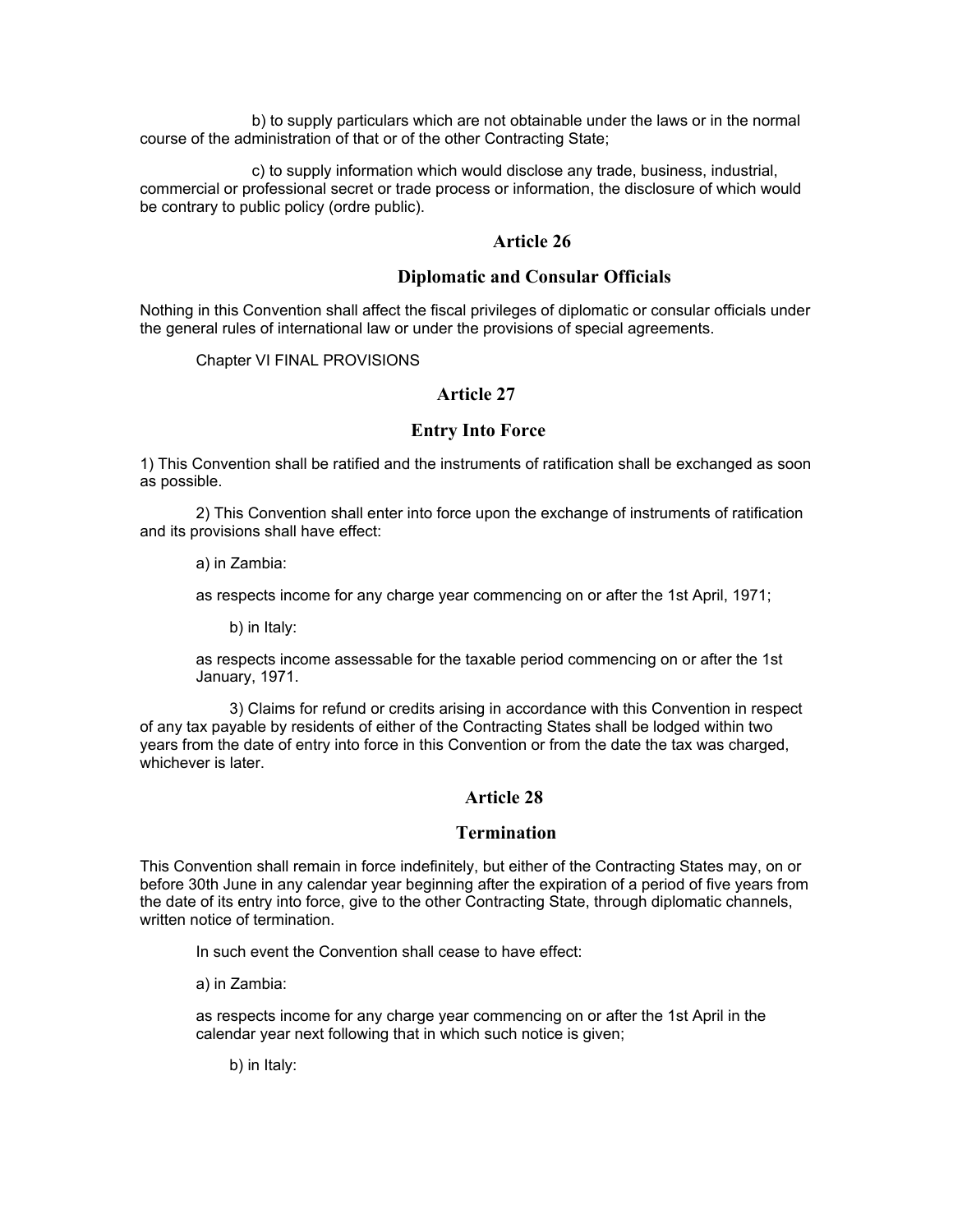as respects income assessable for the taxable period commencing on or after the 1st January in the calendar year next following that in which such notice is given.

In witness whereof the undersigned, being duly authorized thereto, have signed this Convention.

Done at Lusaka this 27th day of October 1972, in duplicate in the English and Italian languages, each text being equally authentic.

**Final ProtocolSignatories: Italy, Zambia Citations: 93 TNI 101-10; Doc 93-31446 Signed: October 27, 1972 In Force: March 30, 1990 Effective: In Italy, from January 1, 1971. In Zambia, from April 1, 1971. See Article 27. Status: In Force** 

**Tax Analysts classification: Income** 

At the signing of the Convention between Zambia and Italy for the Avoidance of Double Taxation and the prevention of Fiscal Evasion with respect to Taxes on Income, the undersigned have agreed upon the following provision which shall form an integral part of the said Convention:

Notwithstanding the provisions of paragraph 2) of Article 27, the provisions of Article 8 shall be applicable as respects income derived during the taxable years beginning on or after the first day of January, 1967.

Done in duplicate at Lusaka the 27th day of October, 1972, in the English and Italian languages, each text being equally authentic.

**ProtocolSignatories: Italy, Zambia Citations: 93 TNI 101-10; Doc 93-31446 Signed: November 13, 1980 In Force: March 30, 1990 Effective: In Italy, from January 1, 1971. In Zambia, from April 1, 1971. See Article 27. Status: In Force Tax Analysts classification: Income** 

PROTOCOL AMENDING THE CONVENTION BETWEEN

THE REPUBLIC OF ZAMBIA AND THE REPUBLIC OF ITALY

FOR THE AVOIDANCE OF DOUBLE TAXATION

AND THE PREVENTION OF FISCAL EVASION WITH RESPECT TO

TAXES ON INCOME, SIGNED AT LUSAKA ON 27th OCTOBER 1972.

SIGNED AT LUSAKA ON NOVEMBER 13, 1980

The Government of the Republic of Zambia and the Government of the Republic of Italy, desiring to conclude a Protocol to amend the Convention between the Contracting States for the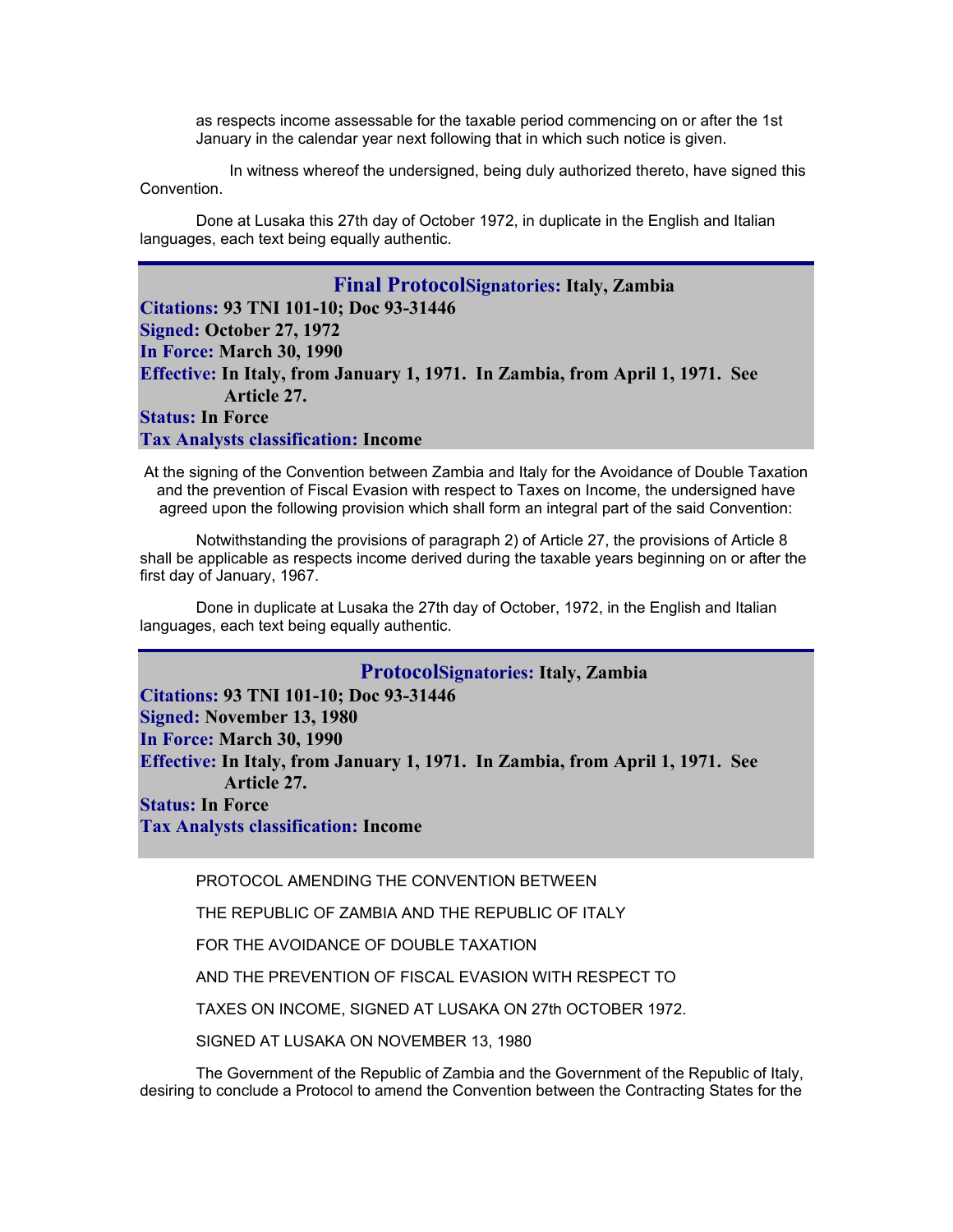avoidance of double taxation and the prevention of fiscal evasion with respect to taxes on income, signed at Lusaka on 27th October, 1972 (hereinafter referred to as "the Convention");

Have agreed as follows:

## **Article 1**

Paragraph 3 of Article 2 of the Convention shall be deleted and replaced by the following:

"3) The taxes which are the subject of this Convention are, in particular:

a)in the case of Zambia:

- i) the income tax;
	- ii) the mineral tax;
	- iii) the personal levy;
	- iv) the selective employment tax;

even if they are collected by withholding taxes at the source, (hereinafter referred to as "Zambian tax");

b) in the case of Italy:

i) the personal income tax (imposta sul reddito delle persone fisiche);

ii) the corporate income tax (imposta sul reddito delle persone giuridiche);

ii) the local income tax (imposta locale sui redditi);

even if they are collected by withholding taxes at the source, (hereinafter referred to as "Italian tax").".

## **Article 2**

Paragraphs 2) and 3) of Article 22 of the Convention shall be deleted and replaced by the following:

"2) Where a resident of Italy owns items of income that are taxable in Zambia, Italy may, in determining its income taxes provided in Article 2 of this Convention, include in the basis upon which such taxes are imposed the mentioned items of income, unless express provisions of this Convention otherwise provide.

In that case, Italy shall deduct from the taxes so calculated the income tax paid in Zambia, but the amount of deduction shall not exceed that proportion of Italian tax which the items of income bear to the entire income.

However, no deduction will be granted if the item of income is subjected in Italy to a final withholding tax by request of the recipient of the said income in accordance with the Italian laws.

3) For the purposes of paragraph 2, "the income tax paid in Zambia" shall be deemed to include any amount which would have been paid as Zambian tax but for an exemption or reduction for the tax granted under the Pioneer Industries (Relief from Income Tax) Act, 1965 or any other Zambian law of similar purpose and effect".

## **Article 3**

The last sentence of paragraph 3 of Article 24 shall be deleted.